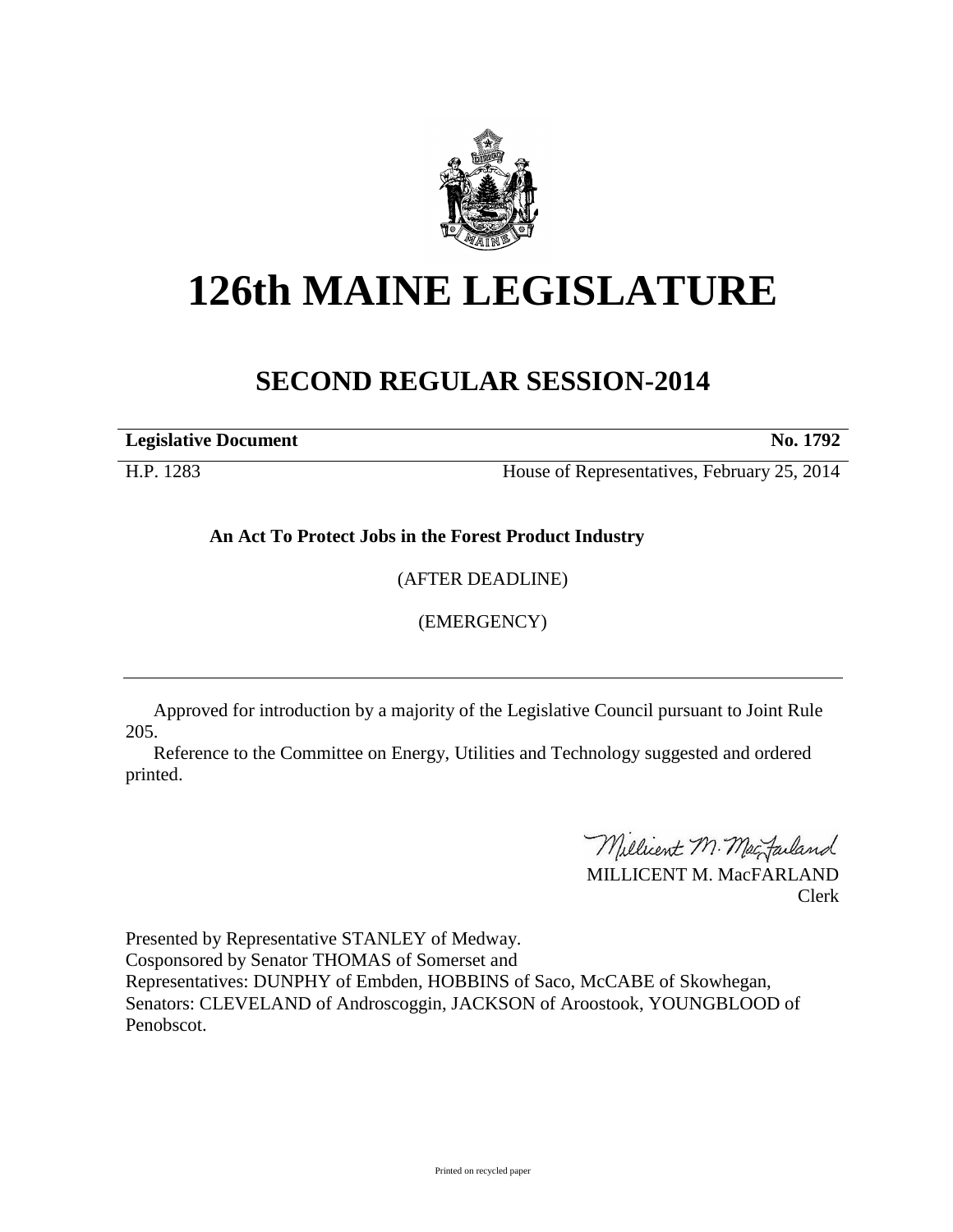**Emergency preamble. Whereas,** acts and resolves of the Legislature do not become effective until 90 days after adjournment unless enacted as emergencies; and

 **Whereas,** through a series of private and special laws, the State has granted certain rights, privileges, immunities and franchises to Brookfield Renewable Energy Partners to construct, own and operate dams and hydroelectric and related facilities for the purpose of generating and transmitting electricity and to Great Northern Paper, LLC, and its predecessors in interest, including, but not limited to, the authority to build, own, operate and maintain paper production facilities; and

 **Whereas,** the waters of the State are owned in perpetuity by the State in trust for the people of the State; and

 **Whereas,** existing provisions in private and special law inhibit Great Northern Paper, LLC, as the owner of the paper production facility in the Town of Millinocket or the paper production facility in the Town of East Millinocket to receive revenue from the sale of electricity from the hydropower facilities when there is a cessation or reduction of paper production; and

 **Whereas,** Great Northern Paper, LLC, ceased paper production at the East Millinocket paper production facility in late January 2014 and intends to use the paper mill closure period to make necessary facility upgrades to improve efficiency and enhance the facility's long-term viability; and

 **Whereas,** Great Northern Paper, LLC, intends to employ as many of the East Millinocket paper production facility's employees as possible to perform the necessary upgrades and improvements during the current closure period; and

 **Whereas,** Brookfield Renewable Energy Partners receives a financial windfall by selling electricity to other purchasers at higher rates than the rates they would have received from Great Northern Paper, LLC, upon the cessation or reduction of paper production at Great Northern Paper, LLC; and

**Whereas,** the ability of the East Millinocket paper production facility to financially benefit from the electricity revenue during the cessation or reduction of paper production would help the facility sustain its operations and remain viable during the closure; and

 **Whereas,** the Legislature finds that the Katahdin region will benefit by an increase in the electric transmission line capacity serving the region; and

 **Whereas,** in the judgment of the Legislature, these facts create an emergency within the meaning of the Constitution of Maine and require the following legislation as immediately necessary for the preservation of the public peace, health and safety; now, therefore,

## **Be it enacted by the People of the State of Maine as follows:**

**Sec. 1. P&SL 2001, c. 45, §2** is amended to read: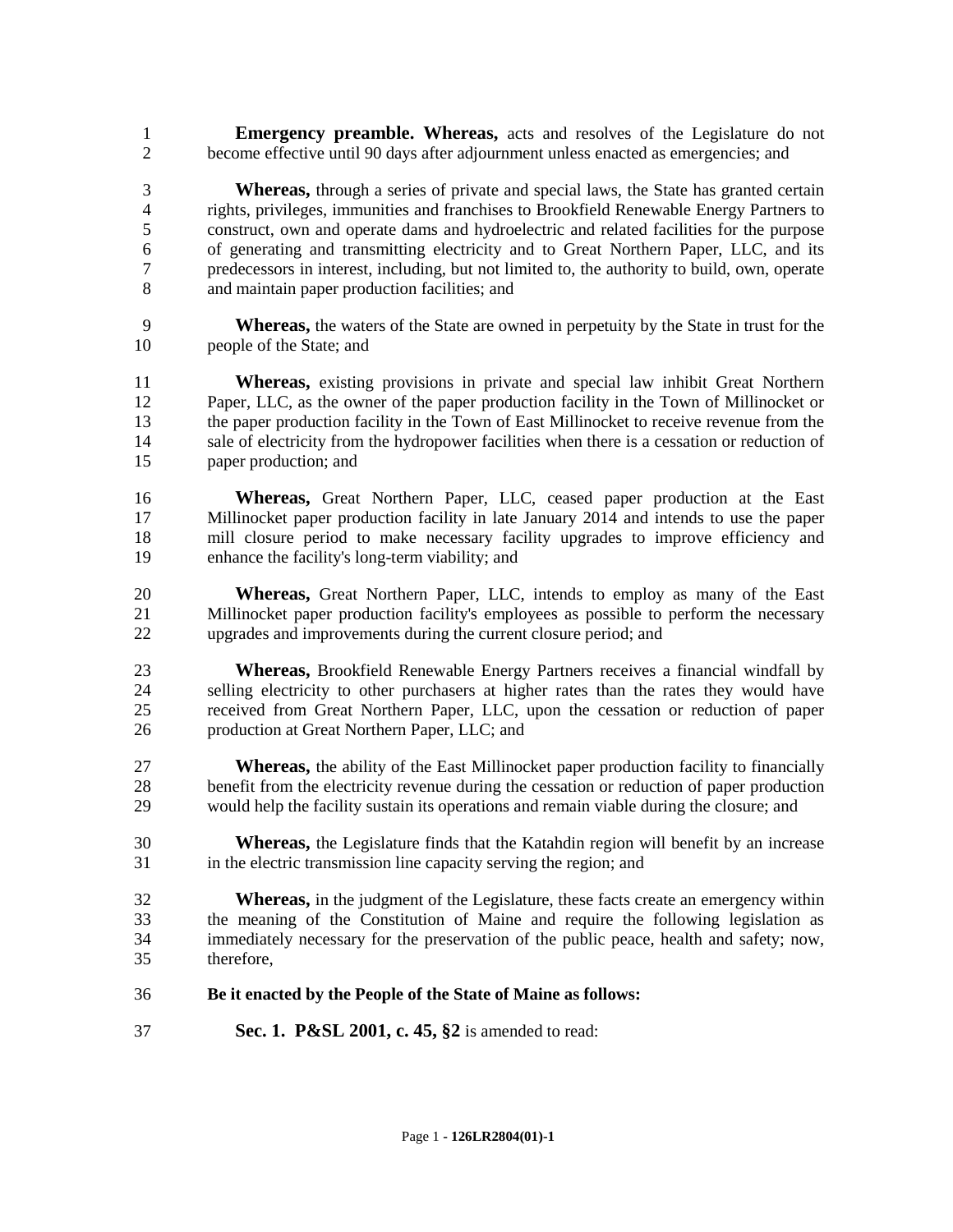**Sec. 2. Conditions and limitations.** Within the period beginning at 2 commencement of operation of increased electric transmission line capacity serving the<br>3 Katahdin region and ending 15 years after the transfer to GNE. LLC of the Hydronower Katahdin region and ending 15 years after the transfer to GNE, LLC of the Hydropower Facilities, if there is a Paper Mill Closing the owner of the Hydropower Facilities shall pay an annual amount of \$75,000 to the economic development body serving the Katahdin region, as identified by the Department of Economic and Community Development, for each Paper Mill Closing. Payments cease upon the resumption of paper production at the affected mill. For purposes of this section, "increased electric transmission line capacity serving the Katahdin region" means any electric transmission lines that will allow the continuous transmission of electricity generated by the Hydropower Facilities to or from any consumer other than the paper production facility in Millinocket or the paper production facility in East Millinocket and having a capacity to transmit in excess of 70 megawatts.

 The owner of the Hydropower Facilities and the owner of the paper production facility in Millinocket or the paper production facility in East Millinocket may not enter into any agreement or understanding with each other under which the owner of the paper production facility in Millinocket or the paper production facility in East Millinocket receives revenue from the sale of electricity from the Hydropower Facilities and there is a Paper Mill Closing for the purpose of allowing or increasing the sale of the electricity from the Hydropower Facilities to any other purchaser or entity or into the wholesale electric market. If the owner of the paper production facility in Millinocket or the paper production facility in East Millinocket enters into such an agreement or understanding, the owner of the paper production facility shall pay to the Treasurer of State, upon the Paper Mill Closing, an amount equal to the value of all tax credits or reimbursements relating to property associated with that paper production facility received by the owner 26 pursuant to the Maine Revised Statutes, Title 36, chapter 915 after the effective date of 27 this Act. If the owner of the Hydropower Facilities enters into such an agreement or this Act. If the owner of the Hydropower Facilities enters into such an agreement or understanding, the owner of the Hydropower Facilities may not sell or transfer, pursuant to the authority granted under section 1 of this Act, any of the rights, privileges, immunities or franchises that have been granted by private and special law to Great Northern Paper, Inc. and its predecessors in interest and may not sell, transfer or transmit, pursuant to the authority granted under section 1 of this Act, electricity to any 3rd party.

 In order to assist the owner of the paper production facility in Millinocket or the paper production facility in East Millinocket to restart paper production at either of those 35 2 facilities, including maintaining the tangible and intangible assets required for viable<br>36 36 setart of either of those facilities during the period of closure, when the owner of the **restart of either of those facilities during the period of closure, when the owner of the 37**<br>37 **Hydropower Facilities sells electricity that it would have sold to the owner of the paper** Hydropower Facilities sells electricity that it would have sold to the owner of the paper production facility in Millinocket or the paper production facility in East Millinocket to another purchaser or entity or into the wholesale electric market and the market rate for 40 that electricity exceeds the purchase power agreement rate, thereby generating positive revenue derived from the cessation or reduction of paper production, the owner of the Hydropower Facilities shall transfer to the owner of the paper production facility in Millinocket or the paper production facility in East Millinocket the difference in revenue it would have received pursuant to the purchase power agreement rate and the amount received from the sale at market rates, as long as there is no reduction in labor force associated with the cessation or reduction of paper production, commencing after the